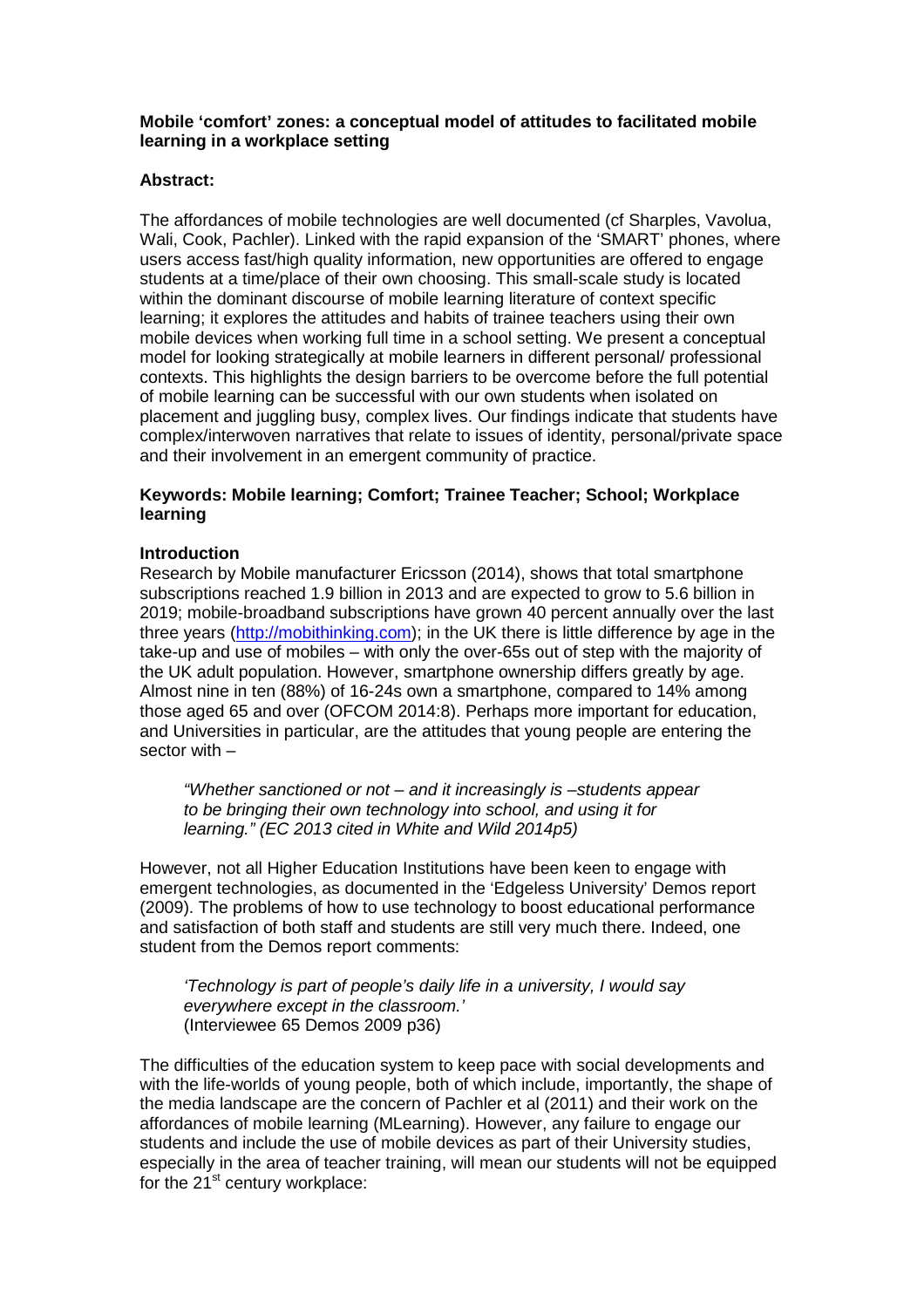*'Understanding how social media can be leveraged for social learning is a key skill for teachers, and teacher training programs are increasingly being expected to include this skill.'* (NMC 2014:8)

White and Wild (op.cit:8) explain the gap in the learning context between school and home

*"Students live in worlds filled with engaging technology and opportunities to pursue personal interests and motivations. Once they enter schools they have to leave behind such interests and motivations. This creates a divide between the way 'schools teach' and the way 'students learn' in informal learning environments. Teachers are nowadays facing a challenge trying to bridge this gap."*(iTEC project (2013) - 2nd Summary report of scenario development process, Appendix 3)

For Cook et al, (2010p3) it is now accepted that mobile devices have a number of important characteristics which make them attractive from an educational perspective, including increasing portability, functionality, multimedia convergence, ubiquity, personal ownership, social interactivity, context sensitivity, location awareness, connectivity and personalisation. However, this normalising of social networking in everyday life has not translated directly into better skills in a learning context (British Library & JISC 2009 p2). These findings were reflected in the work of Bradley and Holley (2011) which tracked student's mobile technology use in a fiveyear longitudinal study. Their work indicated that all students owned their own mobile phone, and student feedback indicated that they are keen to use their mobile phones for study. The students expected academics to be leading in assisting them to exploit the affordances of learning on the move, and this leadership was not forthcoming (op.cit). Kukulska-Hulme et al (2011 p19) suggest that mobile technologies will not necessarily be readily adopted for learning, and there are a variety of barriers to adoption. However, they also point out that, that due to the rapidly changing landscape of technological use, there is a continual need to understand learner practices and their technology adoption, and this can lead to new barriers and enablers being identified.

#### **The study**

Our small-scale study is located within the dominant discourse of mobile learning literature of context specific learning; trainee teachers have to complete university assignments while working full-time on teaching placement in schools. The trainee teachers, in a pre-placement survey, agreed/ strongly agreed with the statement '*I feel isolated from University when out on placement*'; and revealed that they did *not feel confident in their ability to engage with their study readings and felt pressurised by demands* of their forthcoming placement. Furthermore, a review of previous assessed work showed trainees struggled with the move from undergraduate to postgraduate study, especially in relation to theory and critique of literature. To support the students, we decided to use their mobile device of choice (their mobile phone) to scaffold discussions around key texts that were essential to their understanding. Our project used SMS text messaging with the trainees during their school placement and supported critical engagement with selected peer review journals articles. The study was funded by ESCalate, the Education Subject Centre (Holley 2011).

Four individual 'project' days were planned, during which time a '24 hour cycle' of virtual coaching would take place. Each day involved reviewing a different academic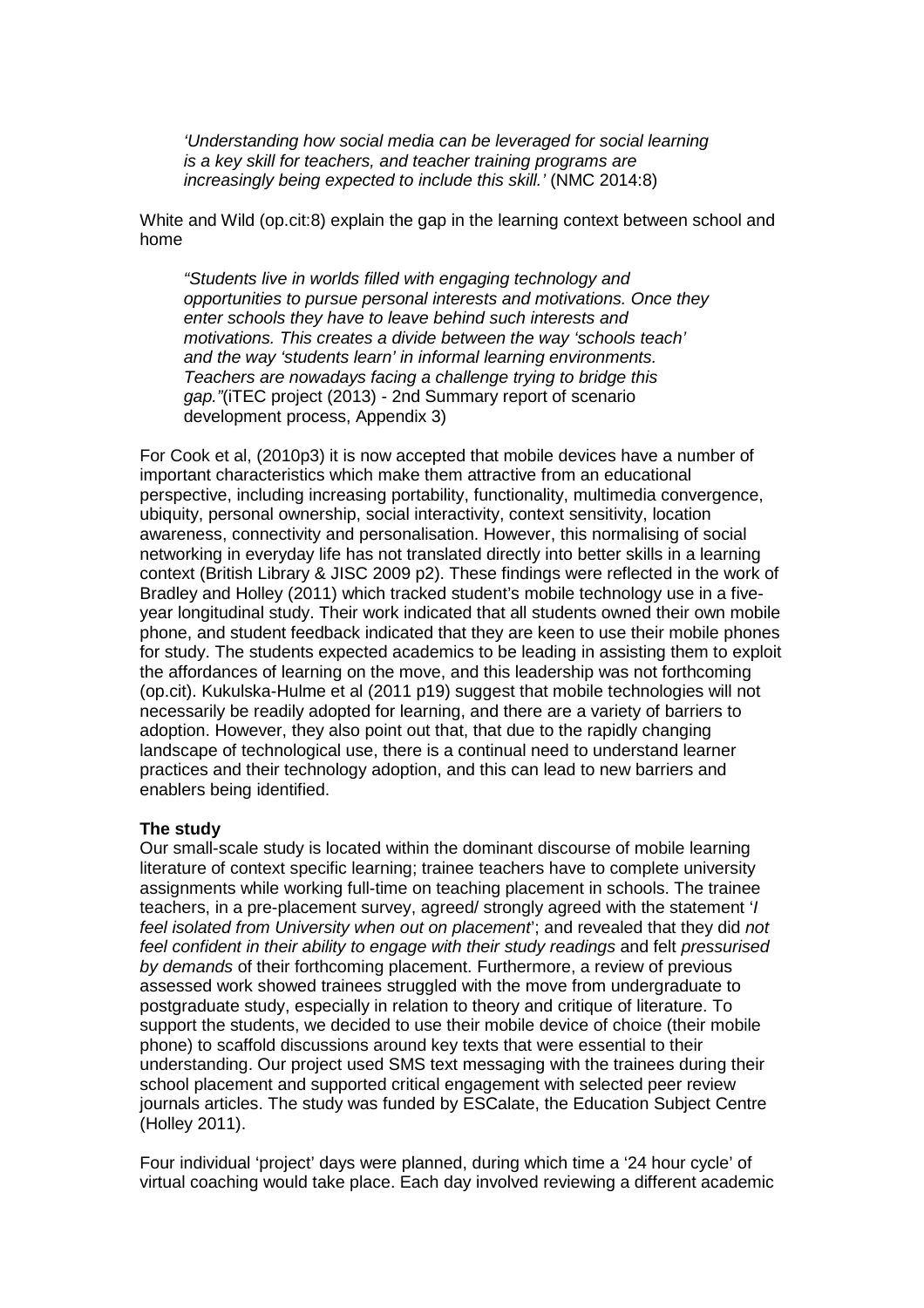journal article via scaffolded 'chat via text' discussion. The intention was to afford the trainee teachers to the opportunity for critical engagement with their peers and tutors at key points on their placement experience, by scaffolding the preparation of their academic work via SMS text message. The concrete 'dialogic processes' of learning within mediated situations (Laurillard 2007 p159) distinguishes two different levels of conversation: the 'discursive level' (e.g. theories, concepts) and the 'experiential level' (practices, activity, procedures). These levels bring students, teachers, learning objects and learning situations into a complex interrelationship with each other and provide a frame for combining the learning activities of the school with the media activities of everyday life. It is with enabling these kinds of dialogic debates our work is situated, via the SMS medium. Whereas other projects have focused on facilitating communication with students on placements with mobile devices (e.g. Wishart, 2011), we have focused on supporting students' academic skills, and hoped to see this reflected in their project grades. The notion of agency informed the design of our pilot, as we hoped that

*"Intrinsic motivation can also be pedagogically enhanced by the provision of challenge and complexity as well as curiosity in the design and choice of activities and tasks that allow for agency by the user."* (Pachler et al 2010 p66)

We anticipated that agency would feed into a possible community of practice, echoing Cook et al (2011 p183) who suggest that, through the agency of users, 'the context within which communication takes place is augmented by users to suit the needs of the individual..[but for us feeds].. into the conversational community.'

#### **Cohort description**

The trainee teachers referred to in this article were all studying Information and Communication Technology for their Post Graduate Certificate in Education, a one year teacher education course designed to equip students with the knowledge and skills needed to teach a specialist subject in a UK secondary school (child age range 11-16). This cohort comprised of a total of 11, six males and 5 females, with five students entering as 'second career' participants and aged 40 – 50, and the remaining students in their early 20s. Each student has two compulsory assessed school placements. In the first semester this is supplemented by one day a week 'in university' training, and the second semester is mainly school based. The SMS management software project ran in semester two, as students had articulated their concerns about managing the expectations of preparing for, and teaching in their placement school, whilst still needing to fulfil coursework obligations for their University studies.

#### **Methodology**

We conducted a qualitative study examining students' attitudes to mobile learning as facilitated during a texting project to enhance concise and reflective academic writing. Ethical permission was sought, and granted, from the University Ethics Committee. All trainee teachers were willing to take part in the project, and provided Informed Consent. All trainees had a phone that could send and received text messages, and with the exception of a single student, their phones were SMART devices, i.e. a mobile phone that was internet enabled.

The project took place over four months, when the trainee teachers were on a school placement and would not be coming to visit the university; they have limited contact with their lecturers during this time. Each of the interventions lasted for a 24 hour period. An essential journal article was provided as reading a week before the texting day, via the virtual learning environment used for the course.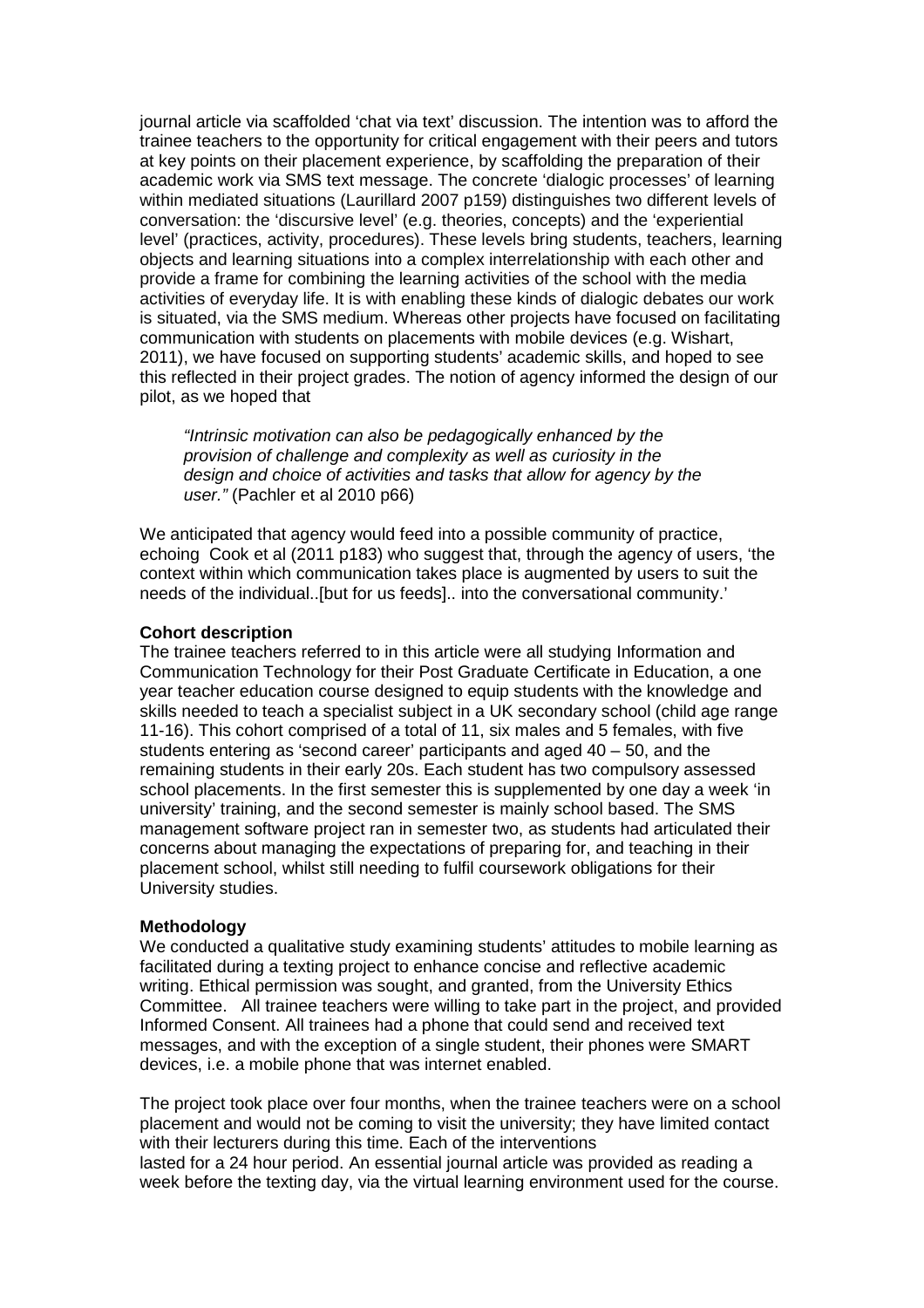Trainees were expected to download and read the article. A pre-project questionnaire was sent to each student, asking for details about their attitudes to, and use of mobile technologies; with 7 responding (ESCalate 2011). When the texting project was completed, all 11 students took part in a focus group, run by an independent researcher. This was video-taped and transcribed.

During the intervention, tasks were given to the trainees at three points during the day and they were expected to reply to them by the end of the 24 hour period. Some tasks involved commenting on an aspect of the reading, and others involved reflecting on others' texts. Trainees were divided into groups, and texts were forwarded to other trainees in their group. Initially, the groups were set in terms of the topic they had chosen for their assignment, but after the second session, the groups were reconfigured to contain an even mix of "keen participators". Forwarding of messages did not take place between 6pm and 8am although messages could be received; this was to ensure trainees did not feel that their out-of-work time was being overly invaded. When messages were forwarded, they would not have the originator's number so were essentially anonymised. Texting software was used to send texts to multiple participants at specified times and for the forwarding.

At the end of each intervention period, all the texts were shared with all the students to support their note-taking on the article and help them prepare for their assignment.

### **Response to the intervention**

During each intervention, trainees were prompted, via tutor initiated SMS text messages, to complete tasks by engaging with the literature in a critical manner. Typically, the first question would be about defining terms; in Figure 1 we see students starting to engage with reflection.

|  | Ict. Reflection is an empowering process allowing practice to be<br>refined through continually reevaluating decisions and outcomes<br>to hone our teaching skills. | $\ddot{}$<br>0 |
|--|---------------------------------------------------------------------------------------------------------------------------------------------------------------------|----------------|
|  | ICT relating ideas to previous knowledge/experience because<br>building on knowledge promotes deeper understanding as does<br>looking beyond surface features       | $+$<br>Œ       |
|  | let yes it is, i think it is also important to be reflective during the<br>activity. Schon(1983) states this as 'in action.' This leads onto<br>being flexibl       | Œ              |
|  | ICT Reflection enables us to engage in the process of continual<br>learning and professional development. Without these tools our<br>skills will be hampered.       | Œ              |

*Figure 1: Student responses to the tutor question*

The nature of the SMS message meant that students had to respond in a restricted number of characters. The software used to receive the texts curtailed each response when it reached 160 characters (a single text).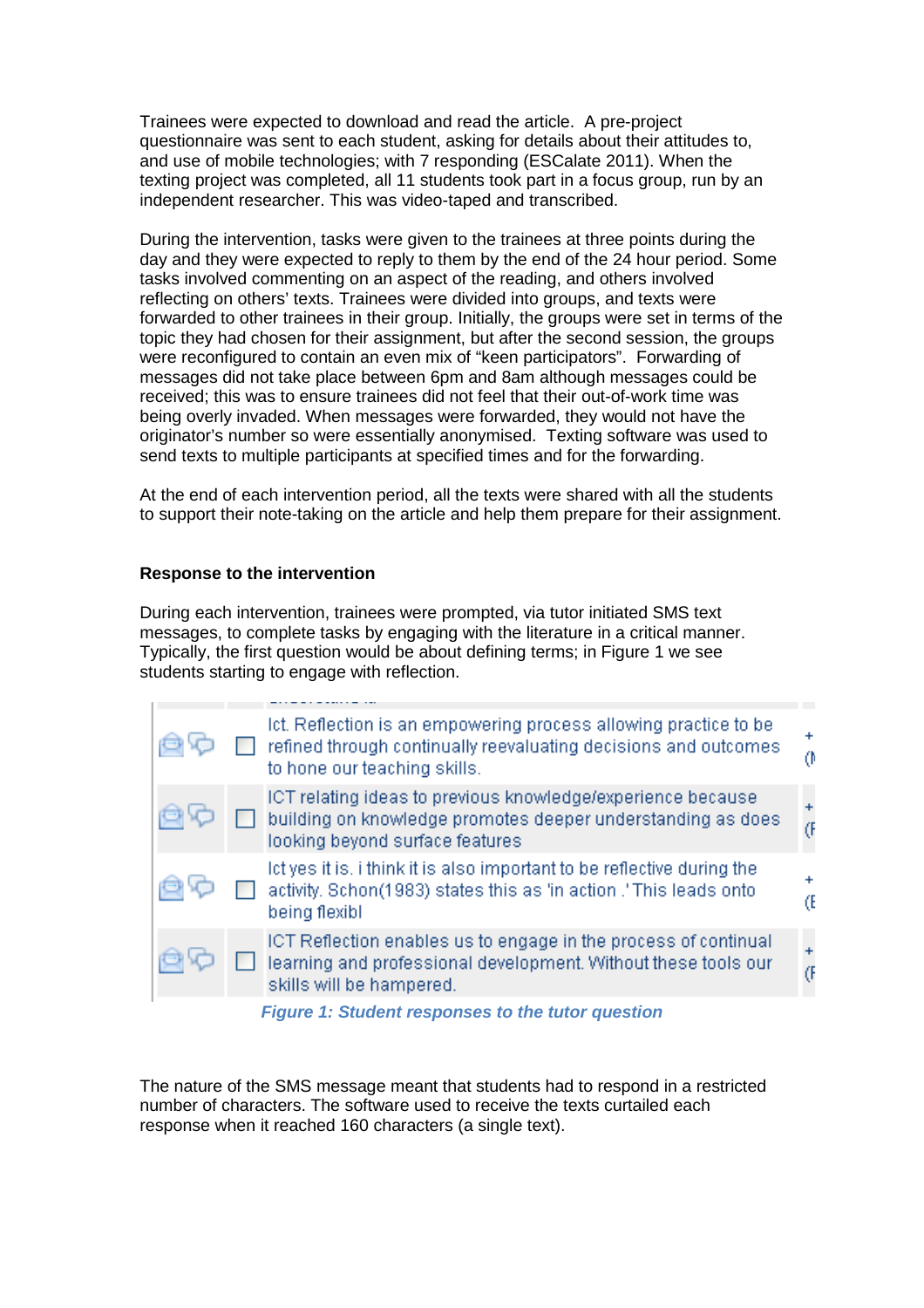The number of participants varied for each session, as did the times of day that they were able to participate. However, all of the trainees participated in at least one of the four sessions, and over half of the trainees participated in all four.

|                  | Age-<br>group | Gender | Attitude towards the experience |  |
|------------------|---------------|--------|---------------------------------|--|
| Student A        | 41-50         | Male   | Unhappy                         |  |
| <b>Student B</b> | 41-50         | Male   | Neither happy or unhappy        |  |
| Student C        | $21 - 30$     | Female | Neither happy or unhappy        |  |
| Student D        | $21 - 30$     | Female | Neither happy or unhappy        |  |
| Student E        | $21 - 30$     | Male   | Happy                           |  |
| Student F        | 41-50         | Female | Neither happy or unhappy        |  |
| <b>Student G</b> | 21-30         | Male   | Happy                           |  |
| Student H        | $21 - 30$     | Male   | Neither happy or unhappy        |  |
| Student I        | $21 - 30$     | Male   | Unhappy                         |  |
| Student J        | 41-50         | Female | Mixed                           |  |
| Student K        | 41-50         | Female | Neither happy or unhappy        |  |

# **Table 1: Participants in the study and their overall response to the project**

As part of the focus group students were asked to indicate their overall response to the project. This was done by showing a happy, unhappy, or non-expressive face on the card in front of them during the focus group meeting. The response by each student is shown in Table 1 together with their age and gender.

Students also completed two formal written assignments which were graded; one was completed prior to the four month intervention period and one after. Their results have been linked to their engagement on the course to identify any potential relationships; the difference in grades and the amount of participation is shown in Table 2; the nature of the data and number of students means that this is purely indicative rather than an absolute measure of the success of the project. It can be seen in Table 2 that the two trainees who participated most with the project had an increase in grade in the subsequent academic assignment.

| <b>Student</b>   | <b>Participation</b><br>(number of<br>texts) | <b>Assignment</b><br>grade | <b>Change from</b><br>1st<br>assignment |
|------------------|----------------------------------------------|----------------------------|-----------------------------------------|
| Student A        | 4                                            | 63%                        | Down                                    |
| <b>Student B</b> | 16                                           | 82%                        | Up                                      |
| Student C        | 4                                            | 40%                        | Down                                    |
| <b>Student D</b> | 13                                           | 75%                        | Down                                    |
| <b>Student E</b> | 16                                           | 50%                        | Up                                      |
| <b>Student F</b> | 7                                            | 77%                        | Up                                      |
| Student G        | 8                                            | 60%                        | Down                                    |
| Student H        | 3                                            | 62%                        | Down                                    |
| Student I        | 8                                            | 66%                        | Down                                    |
| Student J        | $\overline{2}$                               | 58%                        | Same                                    |
| Student K        | 15                                           | 70%                        | Up                                      |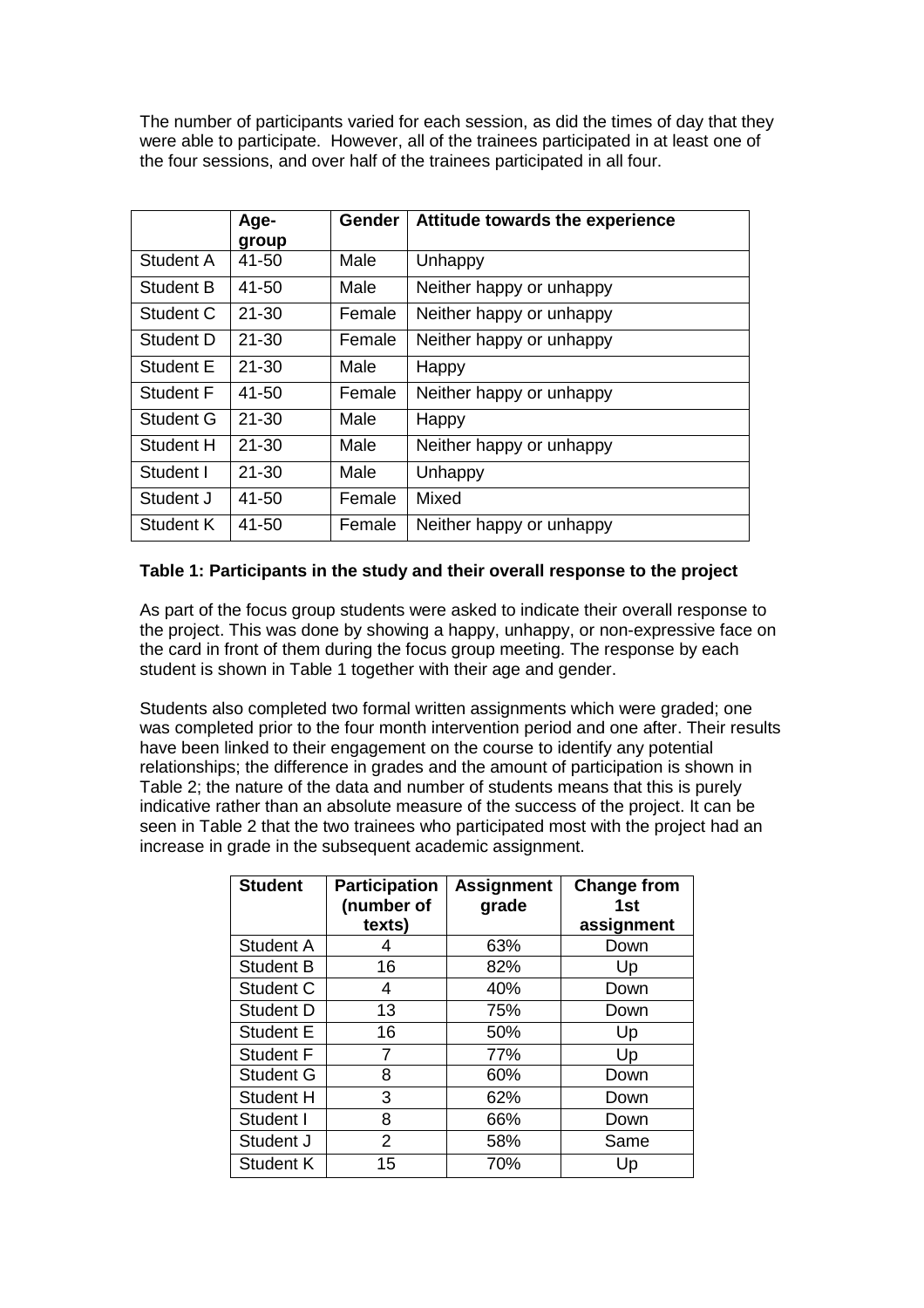# **Table 2: Improvement in assignment grade and engagement (number of texts)**

Initial coding of the focus group discussions (following Coffey & Atkinson 1996) identified the emergent themes of identity and appropriateness of the technology, and these can be located within the affordances of mobile technology debates discussed by Pachler et al (op.cit); the theme of personal space/ privacy and the arrival of 'work' SMS txt messages (Sentence et al 2011a); and issues of group collaboration and sharing in what one trainees referred to as 'an awkward space' (Sentence et al 2011b).

# **Student vignettes**

This section contains vignettes from three of the students, which combines background information, responses before they embarked on the project from the questionnaire, and views given during the focus group. The three students that were selected were chosen because they illustrate a range of experiences, in terms of their overall view of the project, their engagement in it, and their views expressed in the focus group towards the technologies that we used and could have used to support the project. Students have been identified as E, I and K to preserve their anonymity; a summary of their engagement and results can be seen in Tables 1 and 2.

# **Student E**

Student E is male, aged between 21 and 25, with a computing-related degree. He lived a considerable distance from the university during the course. He had a phone with a contract, and accessed the Internet and email from his phone. He stated that he would be lost without his mobile phone as he checked it frequently and it was an important part of his personal life. Prior to the project he did not use his mobile to help with his learning and he did not consider his phone to be an important part of his professional (teaching/academic) life – he viewed his phone as very much a personal device. Although he reported before the project that he did not find the balance between university and school life difficult to manage, he did not feel confident with academic writing and therefore he started his assignments in plenty of time.

# **His experience of the project**

Student E participated fully and with enthusiasm with the project, giving positive feedback in the focus group discussion. He was one of the students that contributed the most, sending 16 text messages throughout the project. His final mark for the assignment was higher than his mark for the first assignment. In particular he liked being able to read other people's responses, and he used some of their ideas in his own assignment. He had said that he was not confident with academic writing, and seeing other's comments probably helped him, and he did say that the project made him start the assignment earlier than he would have started it otherwise.

He reported that he liked the "*urgency*" and "*dynamic nature of it [the project]*", because there were deadlines in which you had to contribute your text messages. He also liked being constrained by the maximum character number imposed by the the SMS management software system in sending a text message and having to think about trying to condense what he needed to say, but still "*trying to get my point made*". He did however comment that it took quite a long time to type in a text message. Overall, Student E said that he enjoyed the project and that it helped him with his assignment.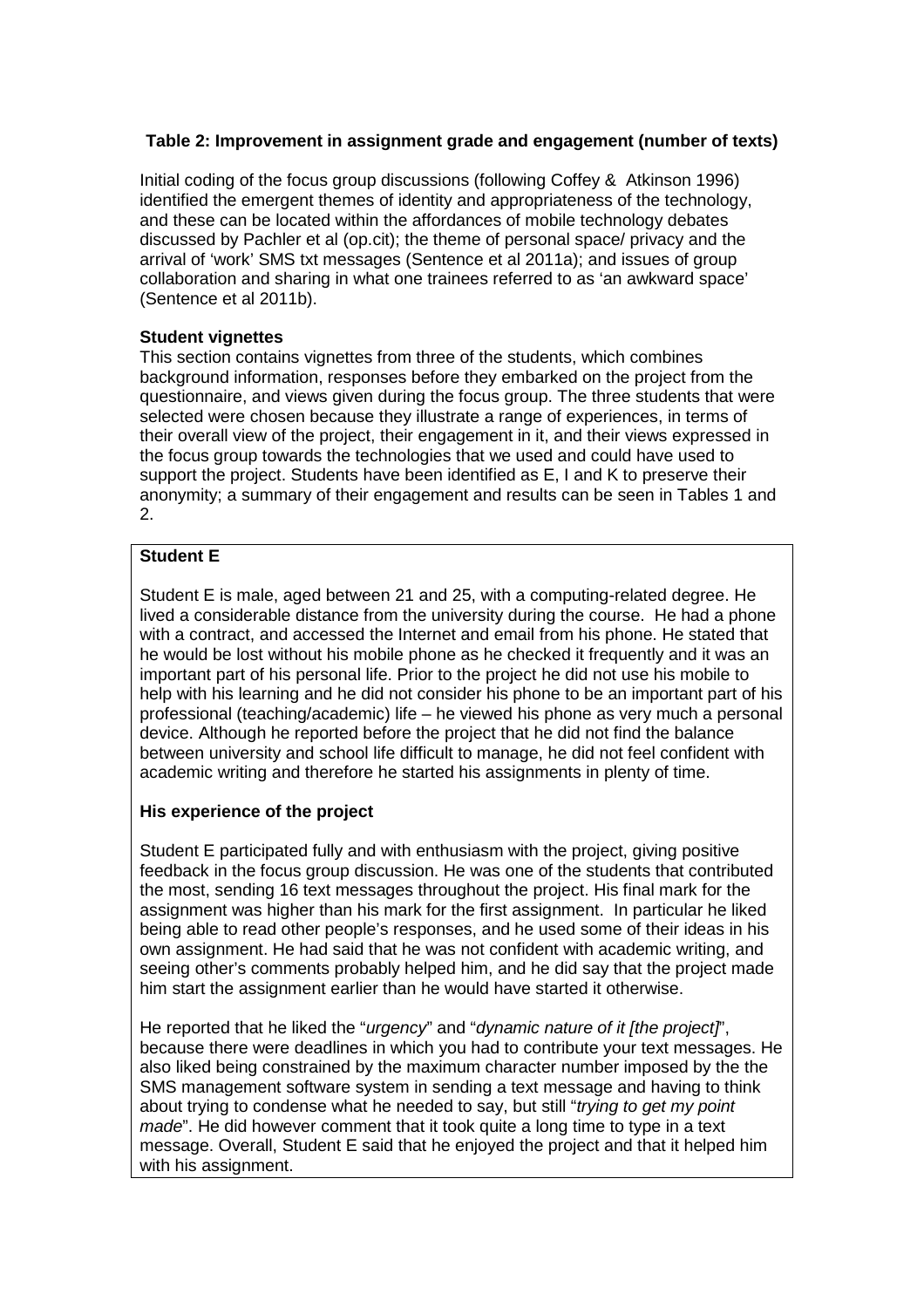# **Student I**

Student I is male, aged between 21 and 25, with an engineering degree. He had a contract phone, which did not have access to the Internet or email. Prior to the project he stated that he used his mobile phone to help with learning, for time management, reminders, using the calendar, and playing short games for a break. He said that he would be lost without his mobile phone and felt strongly that his phone is an important part of his professional (teaching/academic) life. He said he found the balance between university and school life very difficult to manage, he didn't feel confident with academic writing but did tend to leave any work towards assignments as late as possible. Prior to the project he commented that "*I think that texts would be good for reminding students to do things, but because my phone is kind of more of a social thing, I really resent getting 7 or 8 text messages in a row when I'm out having a pint*."

# **His experience of the project**

Student I did not engage very much with the project, sending only 8 messages. In the focus group he indicated his view of the project by drawing an unhappy face, reflecting a negative view of the experience. He made a large number of contributions during the focus group (43). His biggest concern was that he didn't feel that responding by text message from a mobile phone was appropriate for the task, because it also involved reading an article. He did not like having to write concse responses: *".. that takes a lot of time to like make something short … you couldn't really put it in a text*". He felt that the whole process was cumbersome. He also found receiving the text messages invasive, when they arrived on his phone when he was socialising in the evening: "*me and [another student] were down the pub and we got like 8 messages, and that kind of wasn't cool, and was like invading our free time*". However, he did offer some suggestions for other technologies that could have been used. He thought it could be done via Twitter which has a similar word limit, but thought FaceBook would be better because you can set up groups and add links via URLs which can just be clicked on to access, neither of which can be done with text messaging. In the focus group he mentioned Facebook 7 times and Twitter 3 times, indicating his frustration that we had chosen an inappropriate technology. Another reason Student I gave for his lack of participation was because it was not a compulsory task – they weren't getting marks for it: "*you just do things when they're marked*".

Student I's final comment was more positive. "*I thought it came along nicely with the idea that you've got all those articles about ICT teachers using children's mobile phones, and now maybe we'll all have a better understanding of how mobile phones maybe could and maybe could not be used in education. We've seen directly how that works*."

# **Student K**

Student K is female, over 45 years of age, with professional Computing qualifications. She has a a Pay As You Go, phone, which does have internet access, although she does not use it. Prior to the project, she used her mobile to help with learning, for taking photographs, typing in short reminders and contacting people.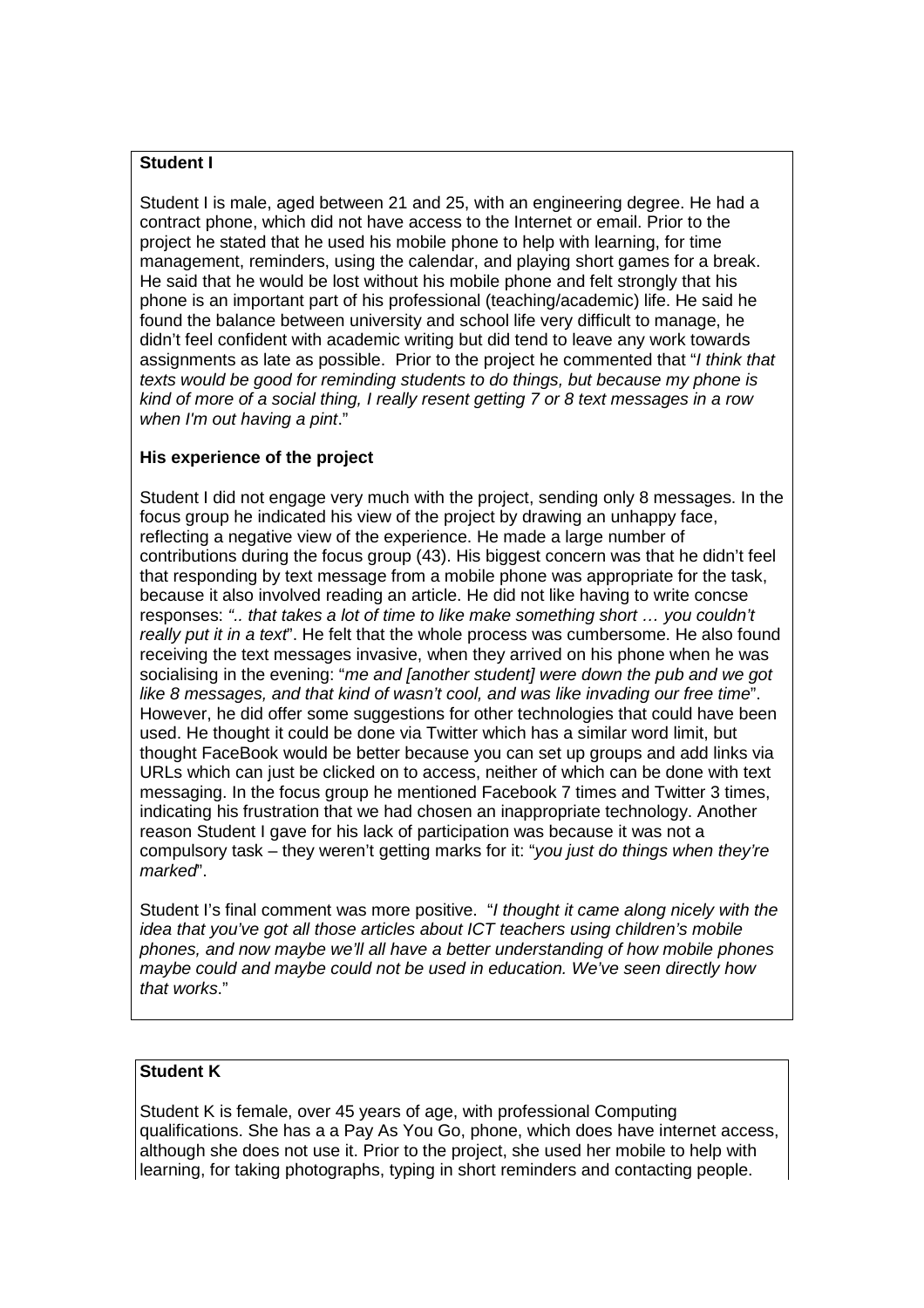She reported that she didn't check her phone frequently but that it was important part of her personal life, less so of her professional (teaching/academic) life. Student K reported that she felt very isolated from the university whilst on placement, and that she found the balance between university and school life very difficult to manage, and she tended to leave any work towards assignments as late as possible. She thought that it was important to be able to learn at any time and in any place, and before the project had a positive view of its potential to help her with her assignment.

## **Her experience of the project**

Student K was one of the students that engaged with the project the most, sending 15 text messages throughout the project. Her final mark was higher than her mark for the first assignment, so it had a positive impact on her. However, in the focus group she described herself as neither happy nor unhappy about the project.

She commented "*I thought it was a good idea, it made me, it concentrated the mind to actually read certain literature that possibly I wouldn't have done otherwise*". She liked the fact that you were given a deadline by which you had to read the piece and send a response. She reported that the project helped her to focus on reading earlier but didn't help her with planning. However she used her SMS contributions in her final essay.

Student K's reservations about the project revolved round the timing and the technology. "*During the school day like everybody else it really didn't work for me, I was just too busy. And there were some evenings, I've got children and things, I sort of earmarked the evenings perhaps to catch up and then something disastrous would happen at home, and I'd have to do rushed answers or no answers at all, so possibly a longer period of time might help somebody in my situation*." She also experienced some problems with having an old phone and running out of memory. Finally, she found the character limit on the text messages cumbersome: "*I had to write everything out by hand and count the characters and then I'd text I in, so that was quite time consuming*". Because of the problems that she had, she would have liked the intervention to have started earlier on in the course so that they could get used to the system before they became so busy.

#### **Findings**

Whilst the three vignettes obviously reflect three individual experiences, there are some interesting points that can be drawn out. The student who was least happy with the project, Student I, felt strongly that our choice of technology was incorrect, and we could surmise that this lack of autonomy over the technology chosen had a negative effect on his whole experience of the project. His comments reflected that he felt some invasion of privacy in the communication method chosen. The other two students seemed to be open-minded about the choice of technology and the project in general prior to it commencing.

Another point to note from the vignettes is that the most enthusiastic student on the project, Student E, lacked confidence in his academic writing, and had indeed only just managed to pass the equivalent assignment the semester before. Student K also had felt isolated from the university and was keen to get the help for her assignment. This positive attitude before the intervention seemed to have an influence on how these students engaged.

After the intervention, both Student E and Student K felt that the intervention helped them with their assignment, although Student K described a variety of logistical difficulties. Student I did not, and would have liked to have used Facebook and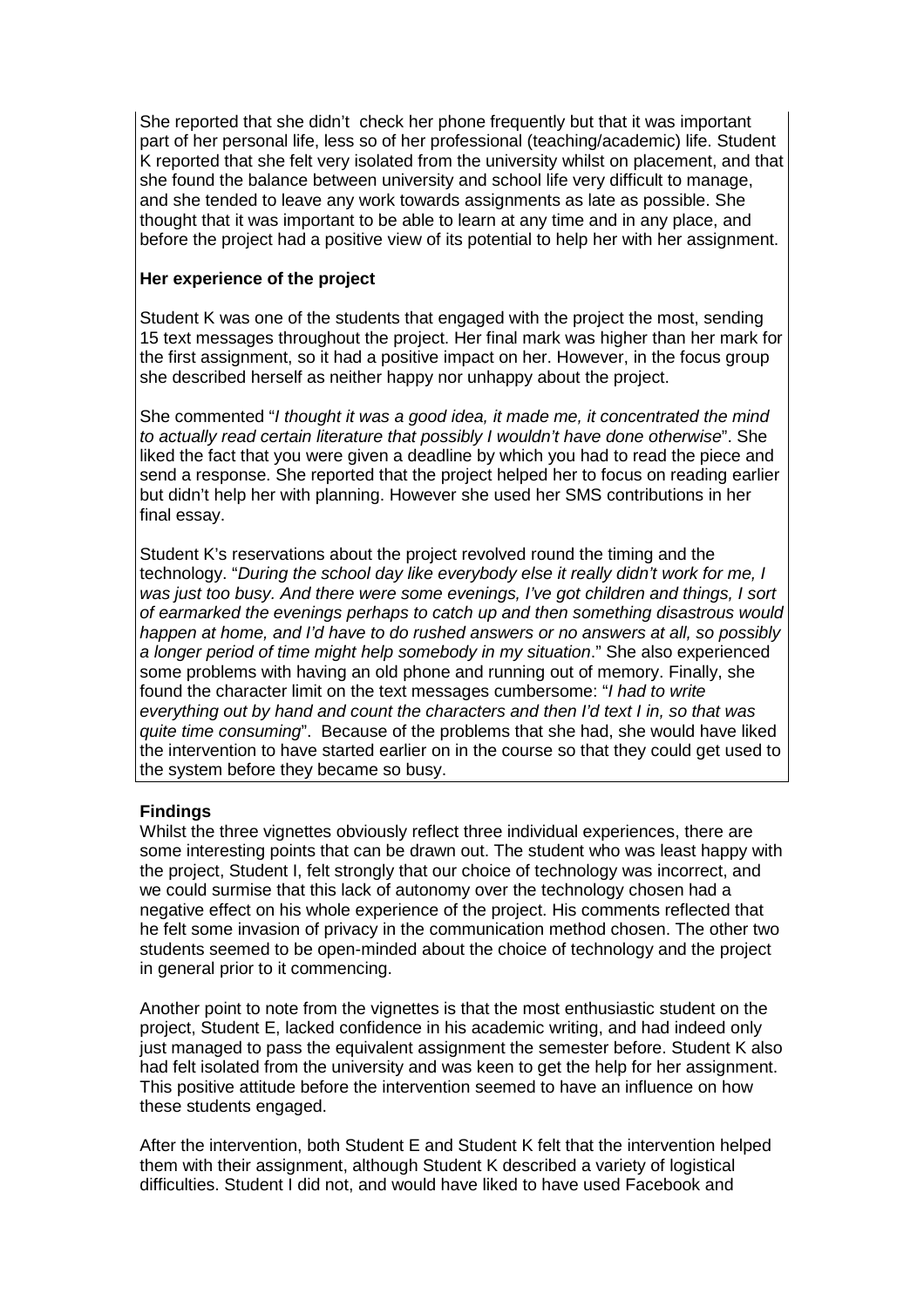Twitter instead, technologies that he used already, and that he could have accessed in his own time. Student I and Student K described the same sort of logistical difficulties, but for Student I it rendered the intervention completely useless to him whereby Student K could work around these, and although not happy with them, gain some academic benefit. One possible conclusion is then that whilst different technologies do not appeal in the same way to different learners, both stressing the academic benefits and engendering an open-minded or positive attitude in the learner prior to the intervention will facilitate the greatest success.

Our findings indicate that students have complex/interwoven narratives that relate to issues of identity, personal/private space and their involvement in an emergent community of practice. Some trainees expressed their feelings about the media that they were using and its appropriateness for the tasks it had been used for, and crucial to the responses was the participants' identity as a 'student'; 'trainee teacher'; 'user' of technology and their perception of their own 'technological identity'. Issues of personal /private space emerged, and this caused discomfort to some participants, however, this was their personal space inside the classroom. We can read into the responses the underlying stresses of being in school, on unfamiliar territory and in personally challenging circumstances. The trainees, however, have got their mobile phones switched on (albeit in silent) in class to be able to see the message as it arrives; this is prohibited in schools, yet, as one student comments:

*"you've got a mobile phone in your pocket, so they've texted you ..they expect an immediate response".* 

Thus the medium is prompting a response that was not expected, or even asked for by the tutor. Three of the cohort received their messages outside the physical classroom environment, and made more strategic decisions as to how to respond, however, the arrival of the SMS still seemed to intrude upon their thoughts:

*"whenever there were the SMS management software days, they would always be my busiest teaching day, so it would be a bit of a nightmare to get back in from the lesson and think oh I've got to respond to that, but I also need to prepare for the next lesson."* 

The anxiety of assessed placement is clearly an issue, and whether in the classroom and reading the SMS straight away, or taking a more measured approach and confining the SMS activity to outside the classroom, it is still interesting to note that all the trainees still seem to display the behavior pattern of responding to an SMS text message, immediately/within a very limited time period. The trainees are all acknowledging the need to focus on academic work, and to 'juggle' their out of school (ie notionally private time) with their academic studies.

#### **Communities of Practice**

We feel that the focus of this group on particular academic tasks using SMS messages has led to an emerging community of practice for these trainees. The community created by these SMS tasks is private and exclusive. The participants all know each other. The responses are focused to a particular question, and are relevant to an assignment with a longer timescale.

*"Just simply keeping in touch with your course mates as well which I feel was very good."* 

Communities of practice are well known within education as teachers belong to overlapping communities within their school, department and subject specialism.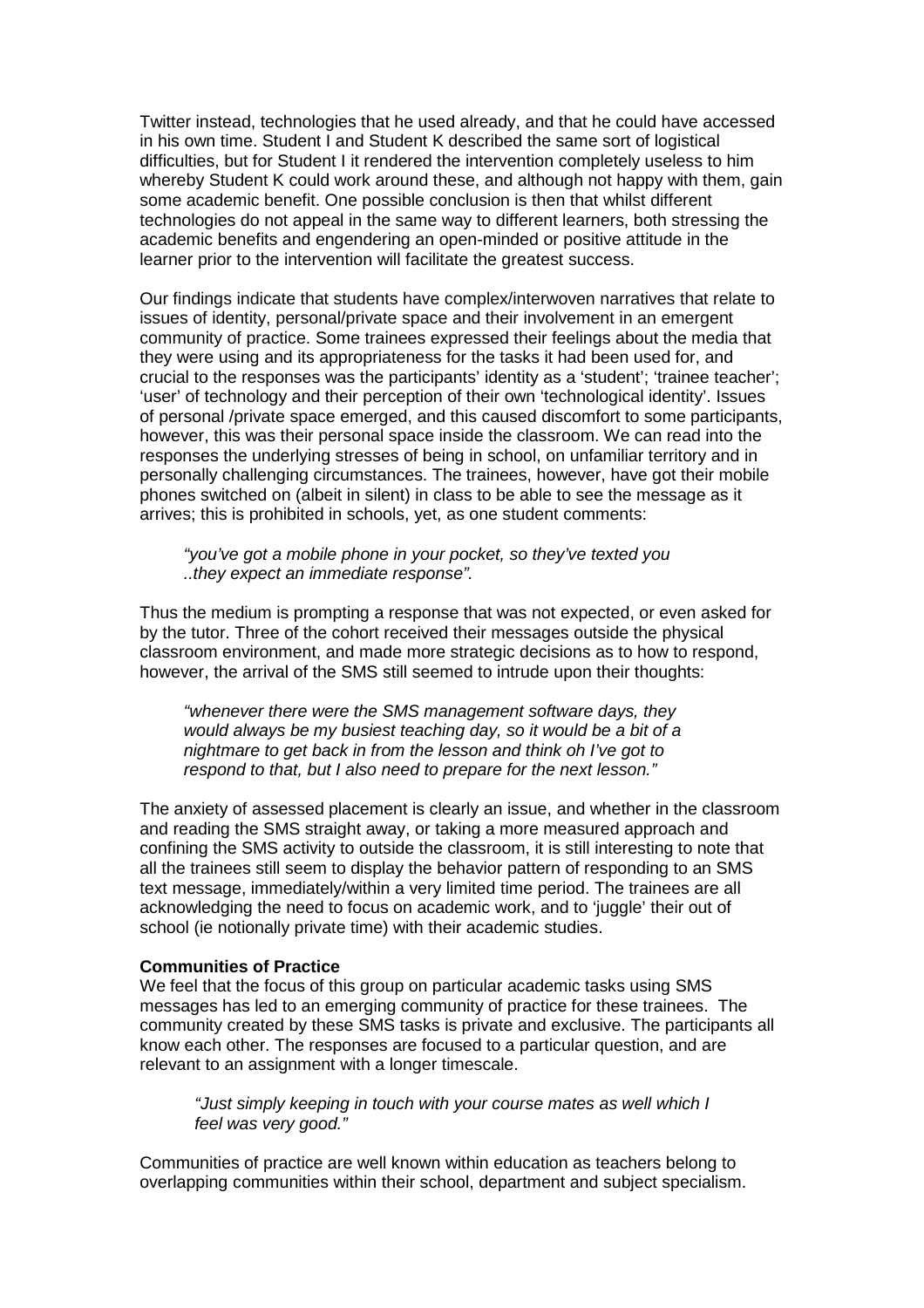However trainees from a range of different backgrounds are developing as both teachers and with their academic identity. As Wenger and Snyder comment:

*"As Communities of Practice generate knowledge, they renew themselves. They give you both the golden egg and the goose that lays them."* (Wenger & Snyder p143).

#### **A model for profiling learners:**

The themes emerging from the study offer a way of conceptualizing the learners in terms of their individual preferences/professional competences. The three main aspects with which to locate the learners can usefully offer a framework for mapping:



*Figure 2: Conceptual model of attitudes to mobile learning*

In the diagram below, students are mapped according to:

- (a) their individual reported personal/academic crossover 'comfort zone' which ranges from an acceptance and embracing of the 24 hour digital world through to SMS messages only in my 'usual' working hours of 9-5
- (b) Their willingness to be a contributor in an emergent group of practice from passively reading the SMS that others read to actively wanting to co-construct knowledge with their peers (via SMS)
- (c) Their attitudes to technologies, ranging from willingness to experiment/ try out a new idea to rejecting a new technology (such as the mobile phone for learning purposes) in favour of more comfortable/ familiar technologies such as facebook.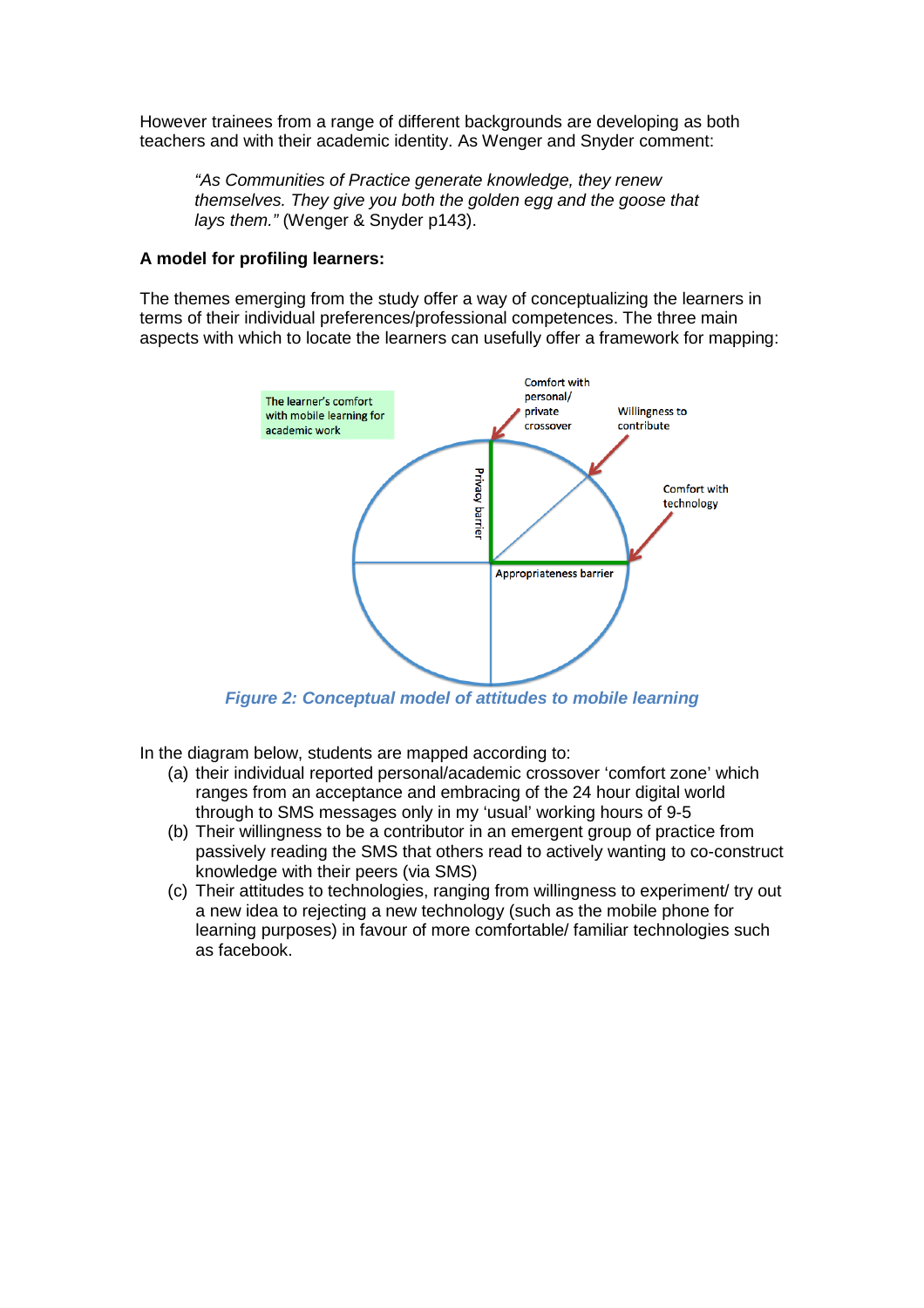

*Figure 3: Populated model showing trainee barriers*

Thus on the diagram we can contrast the behaviours of students K, E and B who are fully engaged with the mobile pilot and students A, I and C who only participated partially and at the periphery. This raises interesting issues in terms of agency, which Kress and Pachlar have applied to young people in school; we have adapted this notion for our analysis.

*"Agency: young people can be seen increasingly to display a new habitus of learning in which they constantly see their life-worlds framed as both a challenge and as an environment and a potential resource for learning, in which their expertise is individually appropriated in relation to personal definitions of relevance and which world has become the curriculum populated by a mobile device users in a constant state of expectancy and contingency"* (Kress and Pachler 2007)

#### **Discussion**

In terms of identity and agency, Pachler et al (op.cit) discuss a socio-cultural ecology of social structures that relate to users' agency and to cultural practices of media use and learning; agency and cultural practices and the notion of user-generated contexts. Their work is aimed at embedding mobile devices within the school pupil curriculum; we have adapted this argument for those teaching the pupils – our trainees are in the 'space between' in that they are also learners in an unfamiliar place. They, like their pupils, they have not yet taken onboard the conventions and cultures of the school; the mobile complex…*is investigated with the purpose of positioning [in] the schools..including meaning-making in everyday life; combined with the user-generated contexts as a means of integrating meaning-making from the world outside the schools* (Cook et al op.cit p182). Thus the trainees used their mobiles as part of a wider changing socio-cultural/technological structure which embeds mobile and convergent media practice into everyday life. Having a mobile 'present' in their classroom was reported to be 'frowned upon'; however they report keeping their mobile phones on; ' in 'silent mode' – thus challenging the dominant school classroom practices; the University/student project we report on is attempting to influence their learning by drawing upon the informal (SMS texts to encourage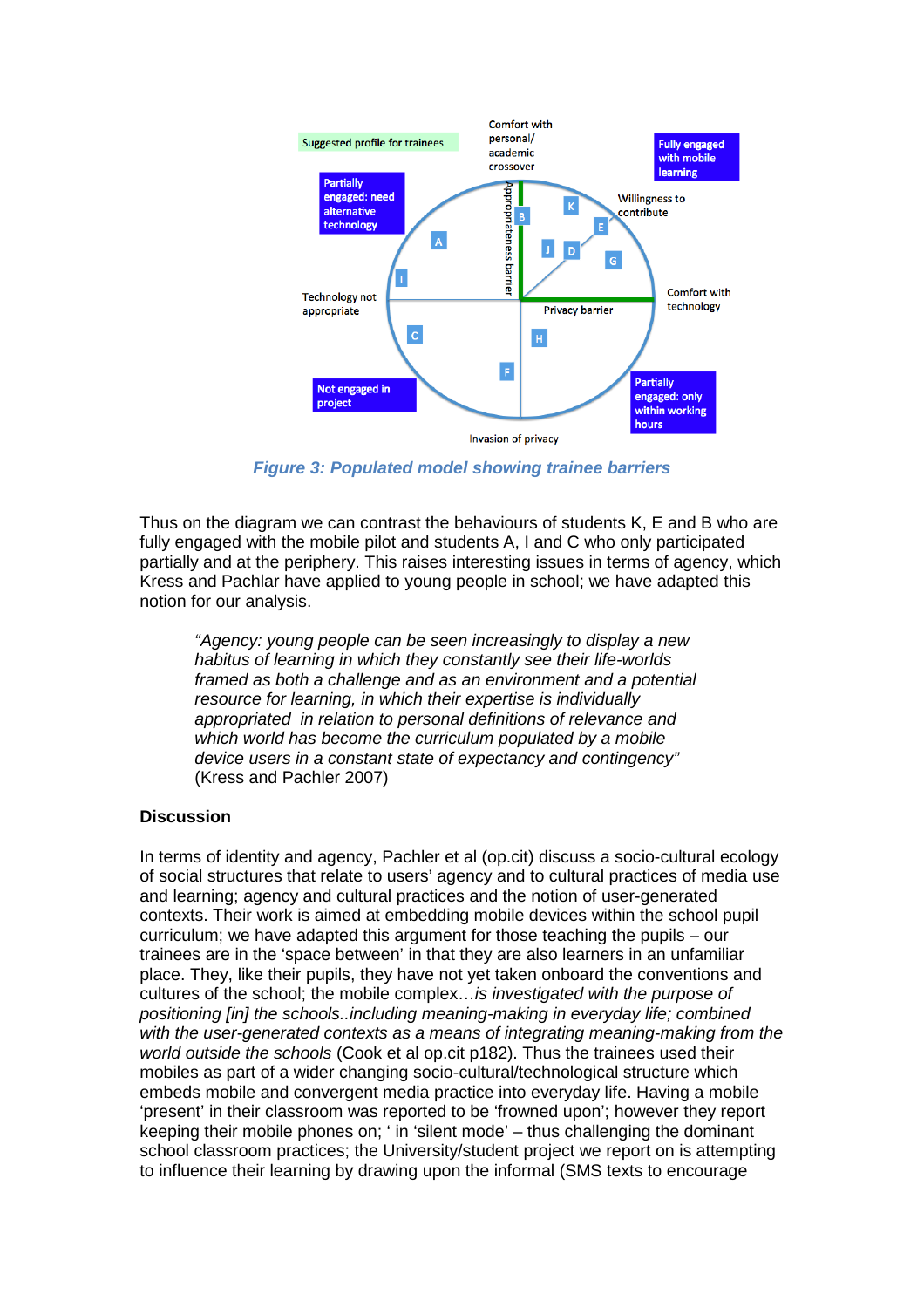learning 'in between' the formal school and formal University spaces); and we are encouraging the co-creation of knowledge and generation of user contexts through their short SMS discussions via the mobile medium. Given the complexities of 'identity' as our trainee teachers endeavor to move from novice to expert in terms of their teaching practice; the need to move from undergraduate to postgraduate student and also the complex contexts within which these changes are played out (school, university, home) it is perhaps not surprising that very mixed findings are reported in Table 1.

The 'learner gap' posited by Pachler etc al (op.cit p84) suggesting that a learnerfocused locus of control and learner agency are key in successfully bridging the gap between learning in formal and informal settings. With our small scale study we are not making any claims as to whether our model can be scaled up and utilized across platforms, will replicate with other student groups, or indeed, can be said to be typical of 'trainee teacher' behaviour. Despite the complaints made by the students about the inconvenience caused by receiving text messages in the classroom or at home where it was an issue because other activities took priority, it is clear some students did engage with the readings and liked the idea of collaboration and sharing when on their placement, despite the pressures of juggling work and home activities. Students B, E, F and K saw an increase in their grade compared with the previous assessment, and one individual found the process of starting to write analytically, driven by the requirements of the 160 character limit, transformed his work from borderline fail into a comfortable pass. In her interview, the course leader noted that all the trainees had cited the relevant readings, and commented that the quality of engagement with the ideas within the articles was far more critical than the trainees had demonstrated in their previous work. It must be notes, however, that system used for sending the SMS text messages did not have the functionality to be able to support the project aims fully, and this raised issues for both the students and their tutor; an ideal solution would be a combination of having SMS notification, but dialogue via something else more suitable to be able to see the thread of comments and who they were from.

Our findings indicate the use of technologies for academic purposes is an attractive proposition for trainee teachers; however, to fully achieve a new habitus of learning a shared agreement of technology was needed. We found it difficult to find a single technology that suits the needs of this diverse student group. These students were diverse in age, gender and in the technologies they were familiar with and used in their everyday life. Some said using Facebook would be better (because they used that a lot), whereas for others, this was not a good solution because they didn't use it (the students have already set up their own Facebook group for the course, and some are already using that of their own accord). Some suggested using a combination of technologies, such as text messages and emails, or text messages and Facebook. A limitation of the study was the students selection of 'technology of choice': we note that the current cohort of students all have SMART phones and are much more comfortable with social media; and it is possible to use the forum feature developed by the SMS software team, informed by the technical findings of our project (ESCalate 2011; Holley and Sentance 2013) and the rapid development of 'Apps' offer contemporary alternatives.

### **Conclusions**

We found the SMS project offered the trainees the immediacy of a prompt and a targeted task; a dynamic medium; and it reached the mobile device at their current location. The affordances of mobile technology in terms of not having to login and not having to visit a site to 'see' if something had happened were appreciated; and they were able to interface with their peers as appropriate *to their personal definitions* of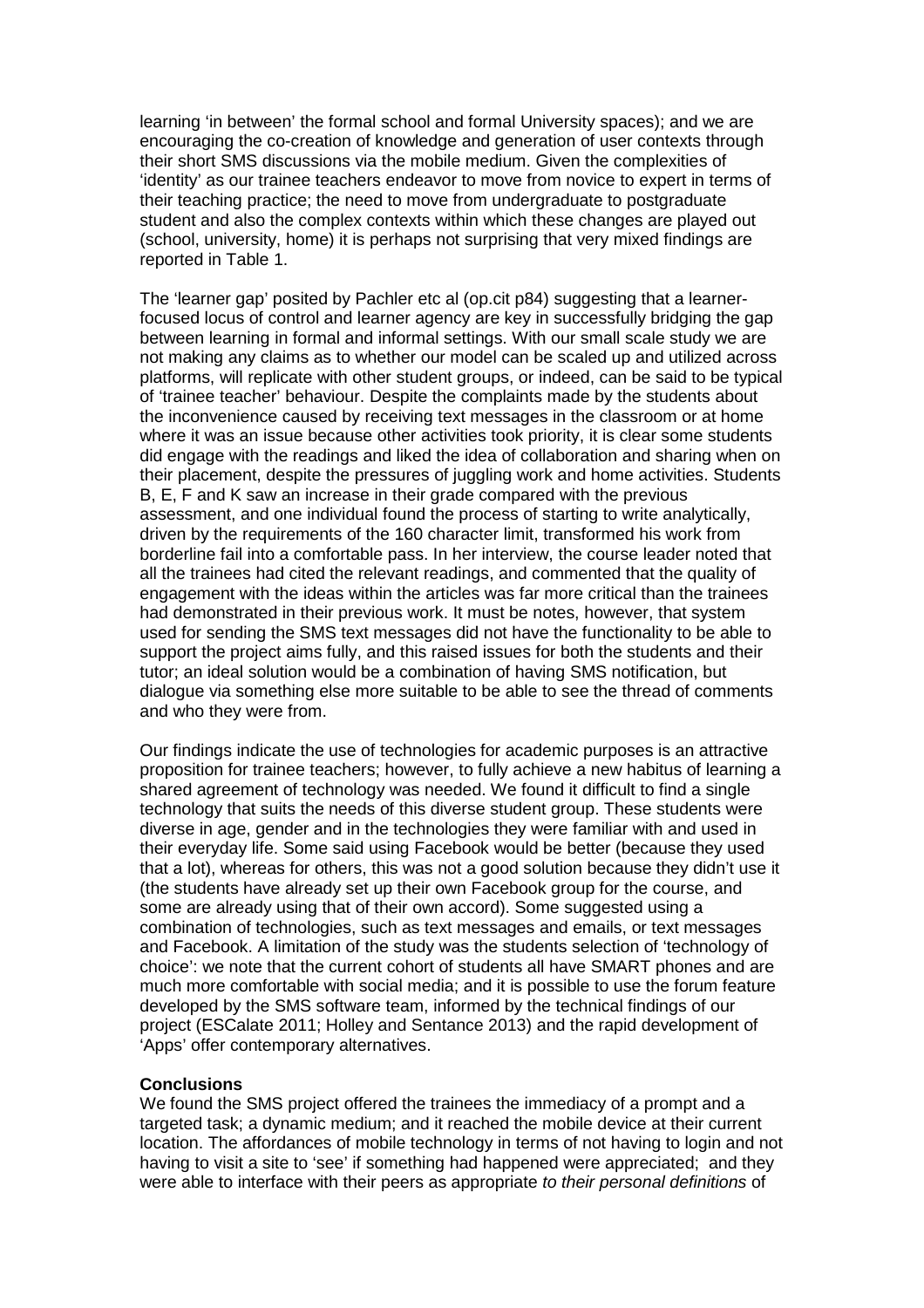relevance (Kress and Pachler 2007). Cook et al (op.cit p193) conclude, *"by noting that the social world sets boundaries around the texts, contexts and social relations between users. However, boundaries can be – and are being contested as new technologies and new culture collide with old ones."* This study informs us of some of the barriers and boundaries framing the use of mobile devices in the school classroom. It offers some initial insights into ways in which we may start to look more strategically at mobile learners in different personal/ professional contexts, and some of the design barriers to be overcome before the full potential of mobile learning can be successful with our own students when isolated on placement and juggling busy, complex lives. The student feedback from this project has been excellent in terms of starting to fully understand what aspects of technologies students like, find useful, and can engage with is ways that are meaningful for them. The model would be useful for other professional students, such as nurses, social workers and midwifes, and it is in this interdisciplinary field that follow-up work will be located.

We would like to acknowledge the evaluation work of Claire Bradley.

### **References**

Bradwell, P (2009) The Edgeless University: Why Higher Education must embrace technology Demos available electronically from:

<http://www.demos.co.uk/publications/the-edgeless-university> 978-1-906693-16-9

British Library and JISC, Information Behaviour of the Researcher of the Future (2007).

<http://www.jisc.ac.uk/media/documents/programmes/reppres/ggworkpackageii.pdf> [accessed 25/01/2012]

Coffey, A. and P. Atkinson (1996). Concepts and Coding chp2. Making Sense of Qualitative Data. London & New Delhi, SAGE: 26 - 53.

Cook, J., Pachler, N., and Bachmair, B. (2011) Ubiquitous Mobility with Mobile Phone: a cultural ecology for mobile learning E-Learning and Doigital media Volume 8 Number 3 www.wwwords.co.uk/ELEA

Cook, J. (2010). Mobile Phones as Mediating Tools Within Augmented Contexts for Development. International Journal of Mobile and Blended Learning. Retrieved from http://eprints.uwe.ac.uk/17792/

Ericsson, Annual report (2014) available electronically from <http://www.ericsson.com/res/docs/2014/ericsson-mobility-report-june-2014.pdf> [date of last access 16/09/2014]

Holley, D. *Balancing the demands of in-school placement with out-of-school study;* Escalate Final Report 14/12/2011[date of last access 01/03/2015]

Holley, D. and Sentance, S. (2013) Mobile 'comfort' zones: overcoming barriers to enable facilitated learning in the workplace Ideas in Mobile Learning Symposium, Bristol, UK 9/10 October [http://figshare.com/articles/Proceedings\\_Vol1\\_BIIML/1047193](http://figshare.com/articles/Proceedings_Vol1_BIIML/1047193)

Holley, D., Sentance, S. and Bradley, C., 2011. *Balancing the demands of in-school placement with out-of-school study*. Interim Report [Online] Available at: <http://escalate.ac.uk/8140> [Accessed 05/07/2013]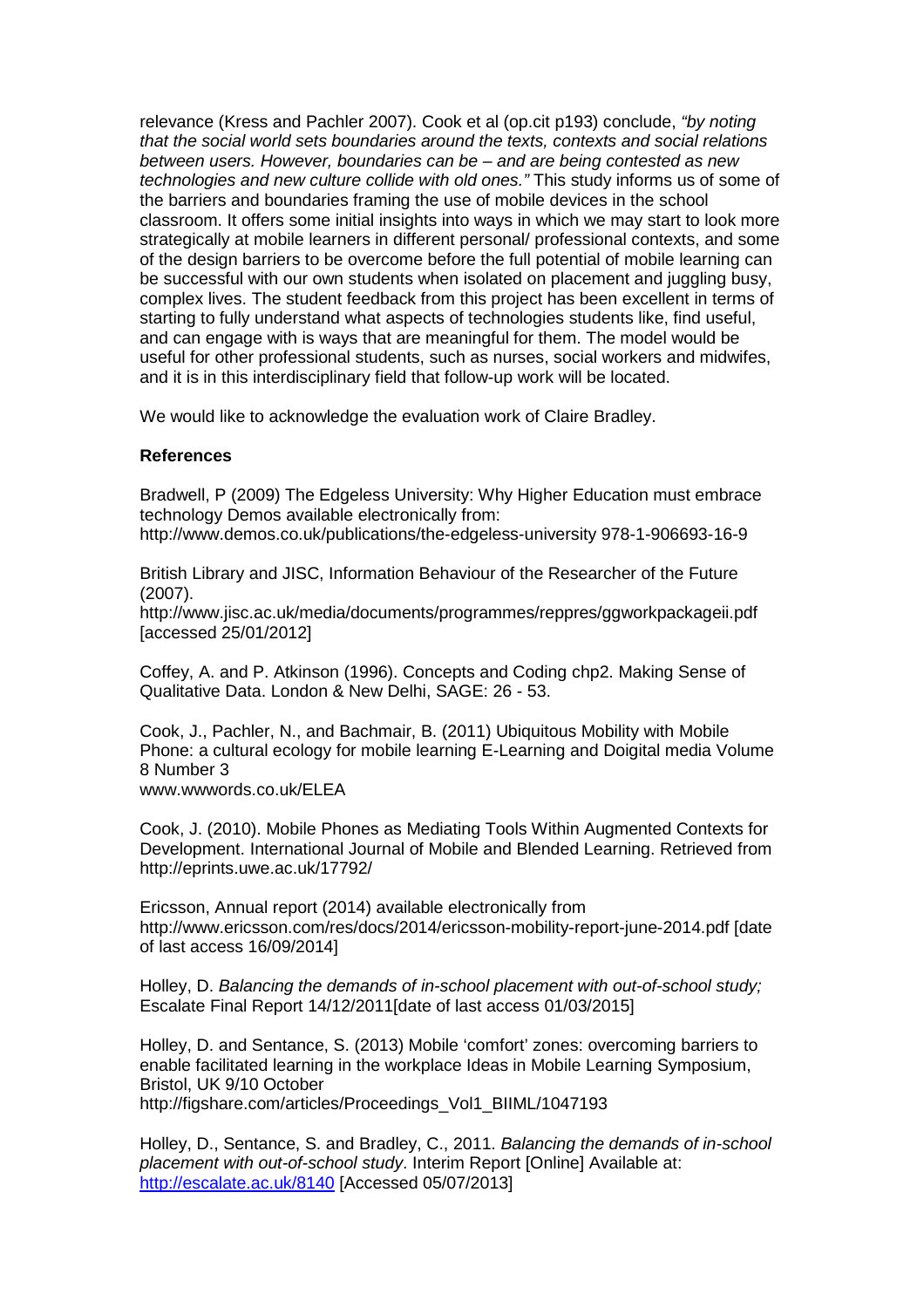Global Mobile Statistics (2014) [http://mobithinking.com/mobile-marketing-tools/latest](http://mobithinking.com/mobile-marketing-tools/latest-mobile-stats)[mobile-stats](http://mobithinking.com/mobile-marketing-tools/latest-mobile-stats) [date of last access 16/09/2014]

Mobile-broadband uptake continues to grow at double-digit rates International Telecommunications Union 2014 [https://www.itu.int/en/ITU-](https://www.itu.int/en/ITU-D/Statistics/Documents/facts/ICTFactsFigures2014-e.pdf)[D/Statistics/Documents/facts/ICTFactsFigures2014-e.pdf](https://www.itu.int/en/ITU-D/Statistics/Documents/facts/ICTFactsFigures2014-e.pdf) [date of last access 16/09/2014]

iTEC project (2013) - 2nd Summary report of scenario development process itec.eun.org/c/document\_library/get\_file?uuid=0ee76364-99af-4039-997e-0ddec1607fe2&groupId=10136

Johnson, L., Adams Becker, S., Estrada, V., Freeman, A. (2014). NMC Horizon Report: 2014 Higher Education Edition. Austin, Texas: The New Media Consortium available electronically from<http://www.nmc.org/horizon-project> [date of last access 16/09/2014]

Koszalka, T.A; & Ntloedibe-Kuswani Literature on the safe and disruptive learning potential of mobile technologies, Distance Education Vol 31. No. 2, August 2010, 139-57

Kress, G., & Pachler, N. (2007). Thinking about the 'm' in m-learning. In N. Pachler (Ed.), Mobile learning - towards a research agenda, Occasional Papers in Workbased Learning (Vol. 1, pp. 7–32). London: WLE Centre. Retrieved from [http://www.wlecentre.ac.uk/cms/files/occasionalpapers/mobilelearning\\_pachler2007.](http://www.wlecentre.ac.uk/cms/files/occasionalpapers/mobilelearning_pachler2007.pdf) [pdf](http://www.wlecentre.ac.uk/cms/files/occasionalpapers/mobilelearning_pachler2007.pdf) 

Kukulska-Hulme, A; Pettit, J.;Bradley, L.; Ana A. Carvalho,A.A.; HerringtonA; , Kennedy,D.;

Aisha Walker,A*. Mature Students Using Mobile Devices in Life and Learning* International Journal of Mobile and Blended Learning, 3(1), 18-52, January-March 2011

Laurillard, D. (2007). *Pedagogic forms of mobile learning:framing research questions*. In Pachler, N. Mobile Learning –towards a research agenda, London: Institute of Education, University of London: pp 153 - 177.

Pachler, N., Bachmair, B. and Cook, J. (2010). *Mobile Learning: Structures, Agency, Practices*. New York: Springer.

OFCOM (2014) Adults' Media Use and Attitudes Report available electronically from [http://stakeholders.ofcom.org.uk/market-data-research/other/research](http://stakeholders.ofcom.org.uk/market-data-research/other/research-publications/adults/adults-media-lit-14/)[publications/adults/adults-media-lit-14/](http://stakeholders.ofcom.org.uk/market-data-research/other/research-publications/adults/adults-media-lit-14/) [date of last access 16/09/2014]

Sentance, S., Holley, D. and Bradley, C. (2011a). Supporting education students on school placements with mobile devices, *ALT \_C* 6-8 September

Sentance, S, Holley, D. and Bradley, C. (2011b). Texting Trainees: supporting academic writing on placement, *ITTE* Conference Keele University 5-7 July

Vavoula, G.N., Lefrere, P., O'Malley, C., Sharples, M. and Taylor, J. (2004) Producing guidelines for learning, teaching and tutoring in a mobile environment. In Roschelle, J., Chan,T., Kinshuk and Yand, S.J.H (Eds.), *Proceedings of the 2nd*